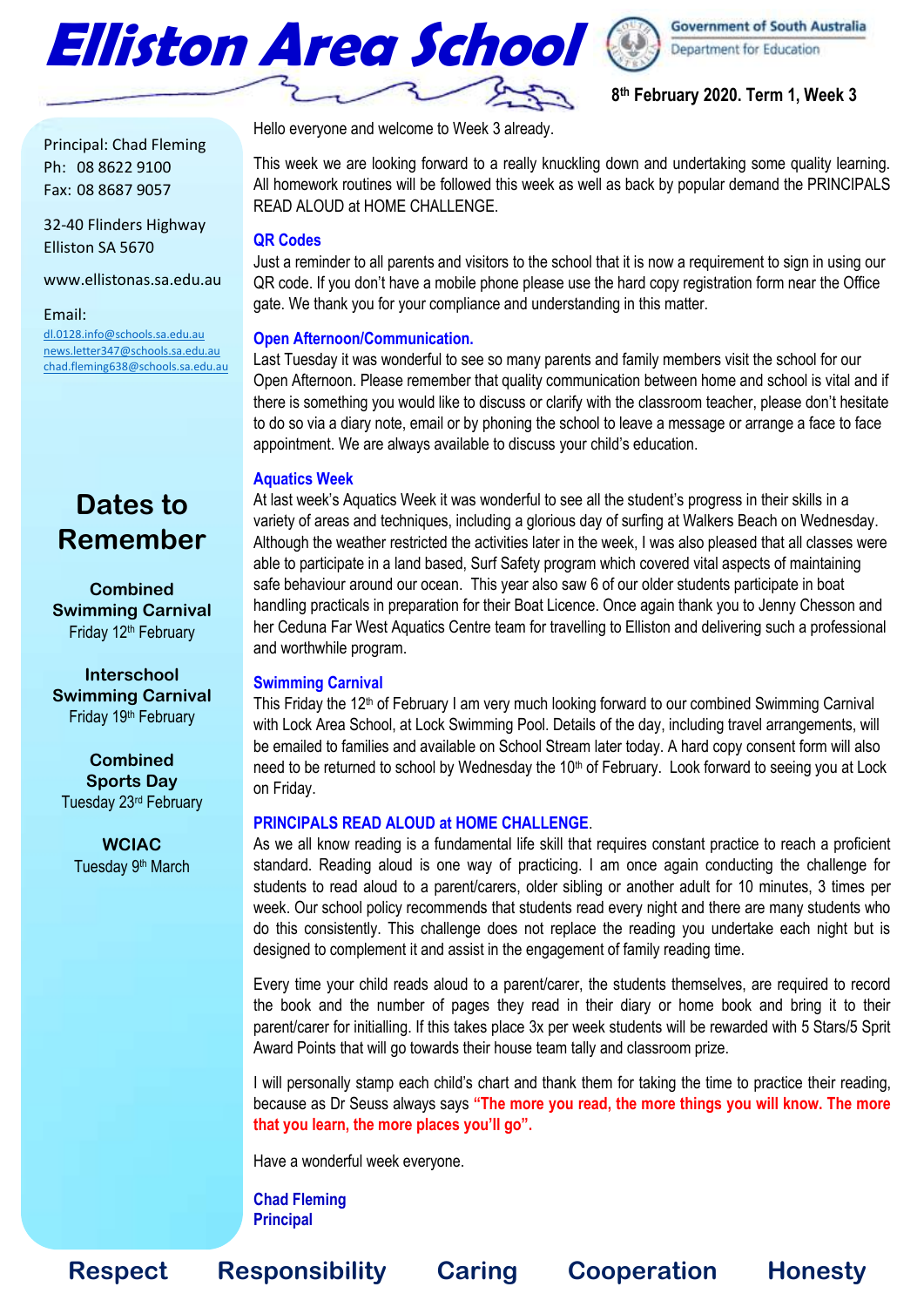

**8 th February 2020. Term 1, Week 3**

# **School News**

# **School Stream**

# ∆ schoolstream A smart solution for smart schools

# **Have you downloaded the School Stream app?**

#### How to download your FREE app

- From your mobile device go to the App Store (iPhone/iPad) OR Google Play (Android) search for School Stream and download the sop to your phone
- 2 Make sure you agree to push notifications
- 3 Once School Stream has finished installing, open the app, type your school name into the search THEN select your school

For more detailed instructions go to schoolstream.com.au/download



# **Update your app to the latest version**

#### **iPhone / iPad iOS**

- *From your mobile device go to the App Store*
- *Touch the UPDATES button in the bottom right*
- *If School Stream is in the listings (you may need to scroll), touch the UPDATE button to the right of School Stream (if it isn't listed, you're up to date)*

## **Android / Tablet**

- *From your mobile device go to the Play Store*
- *Open the menu (Either slide right or touch the hamburger menu icon)*
- *Go to My Apps*
- *If School Stream is in the listings (you may need to scroll), touch School Stream (if it isn't listed, you're up to date)*
- *Touch the UPDATE button*
- *Touch ACCEPT if prompted*

If you don't have a smart phone or tablet you can still access school stream on a windows device at the following addresses: <https://goo.gl/YQB3tP> or <https://ellistonareaschool.myschoolstream.net/?style=embed>

Unfortunately you will not receive notifications however you are able to access all the relevant information if checked regularly.

# **DON'T MISS OUT ON VITAL SCHOOL INFORMATION!**



# **Governing Council**

Governing Council Meeting Tuesday the 9th of February 2021 at 4.30pm in the school Staff Room.

Look forward to seeing you all there.

# **Running Club**

Every morning at 8.40am-9.00am Student to meet the crossing teacher for a jog/run around the town oval. This will assist in preparation for our upcoming sports events and promote healthy lifestyles. All year levels welcome



# **Active After School**

# **Swimming**

At the Front Beach, after school Monday the 8th of February 3.30pm-4.30pm Tuesday the 9<sup>th</sup> of February 4pm-5pm Please bring your goggles and a water bottle





# **February Birthdays**

17th Kruze Pickett 19th Kimberly Dolphin 20th Lachlan Wandel 24th Benjamin Wandel 24th Grant Wright

# **Newsletter**

Email address : news.letter347@schools.sa.edu.au Disclaimer: The opinions in this newsletter do not necessarily reflect those of the Department of Education and Child Development or Elliston Area School.

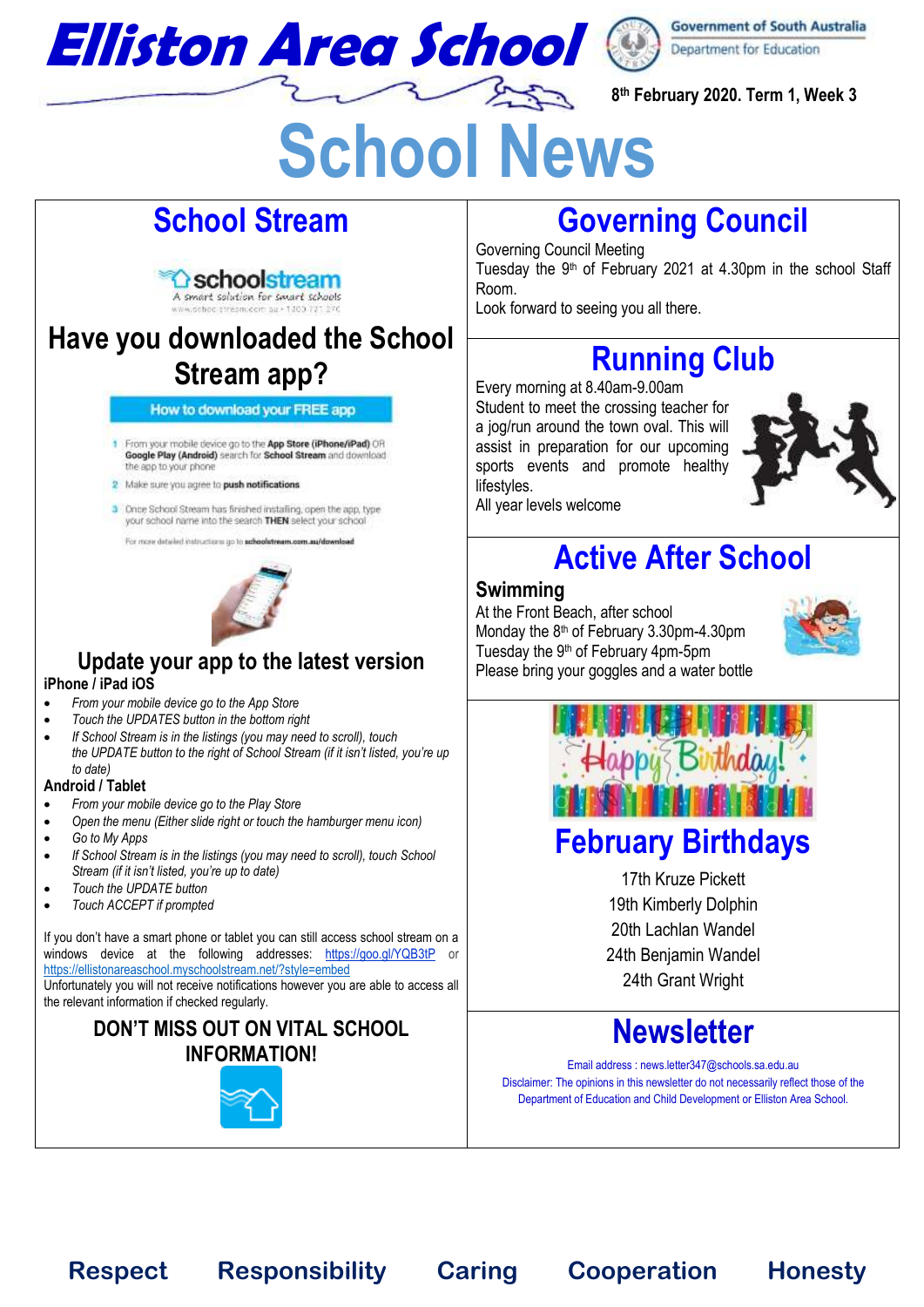

**8 th February 2020. Term 1, Week 3**

# **Community News**



**Country & Outback Health Survey**

Country & Outback Health are conducting a survey called 'Identifying the health needs in your community'. The information provided will help us to identify the health needs within your

community. The survey should not take longer than 10 minutes to complete. The responses are voluntary and confidential. I have attached the survey. We also have



a lin[k https://www.surveymonkey.com/r/DZ2LSFH](https://www.surveymonkey.com/r/DZ2LSFH) where you can complete on your computer or a QR Code where you can scan and complete on your phone.

# **COLTON BAKEHOUSE**

**WOOD OVEN BAKED BREAD** \* OPEN for FEBRUARY \* (Starting Tuesday 2<sup>nd</sup> Feb - 2021) TRADITIONAL BREADS & FRUIT BUNS" **BAKING: MONDAY to SATURDAY** Location: 22 km's North of Elliston on Flinders Hwy (signs on road) **NOTE HONESTY BOX - \$ CASH ONLY \$ THANK YOU @** 



(D) ESTRATOR *<u>Denver 6</u>* **ECSA**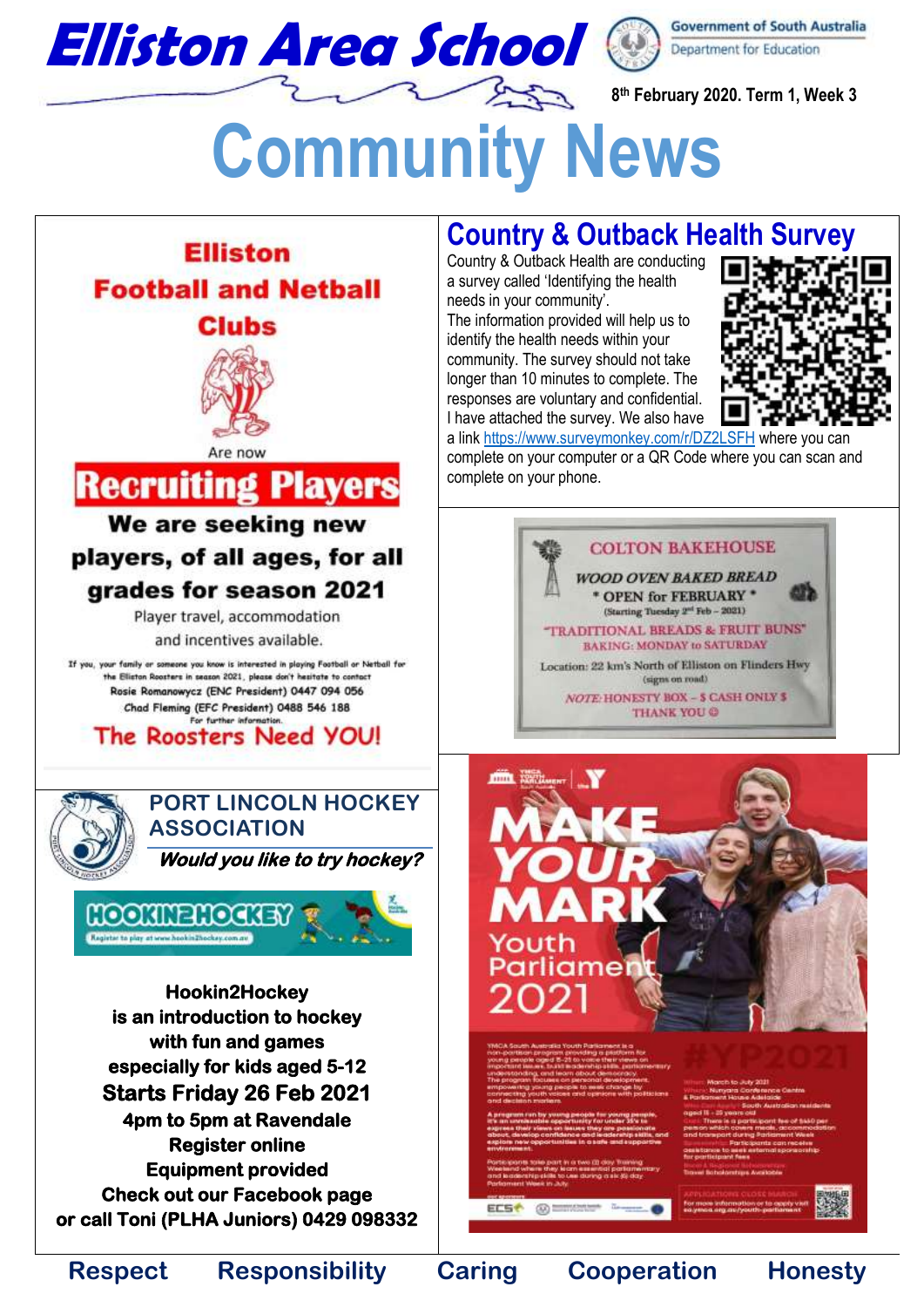

## **8 th February 2020. Term 1, Week 3**

# **First Aid Course**

We are trying to organise for Kylie from Port Lincoln Training to come to Elliston to run a first aid course. We require a minimum of 10 attendees.

Kylie has Saturday 27th March free at the moment which I'm going to go ahead and pencil in (there is no fee if we have to cancel due to not enough numbers). The cost is \$150pp. There are two options for completing the course - my preference (and what I will be booking in for) is option 2 (this would be very beneficial for us as our staff could complete the online training during work hours). Here is an extract from her email:

'*We have 2 options for courses: (Either way requires 10 person minimum)*

- 1. *A face to face course is [9am-4pm.](x-apple-data-detectors://2/)*
- 2. *And we now have an alternate option called the 'enhanced online version' of the course*

*This is where you complete all the theory and a quiz at home, then just attend with me for 30 minutes for the Practical Assessment.*

*The theory online is a series of very short (3 – 8 minute) very straightforward videos, people watch them during work, or while making dinner, 1 at a time, or all in a row. All up it takes less than 2 hours I'd say.*

*And then 2x at a time you'd pop into do the 30 minute practical parts: CPR, Defib, EpiPen, asthma puffer, bleeding control and recovery position.*

*I'd create a booking calendar, people would book themselves in, choose their assessment time, organise their payment with me – it all happens pretty seamlessly.*

*I know Elliston isn't that big, but kindy teachers, teachers, nurses, fireys, divers, care support workers all also need regular first aid and CPR updates. We can also run CPR refreshers \$50; further to the 10 minimum first aiders. (Online version this is 15 minute practical. Face to face this is 2 hours)*

I would greatly appreciate if you could spread the word about this potential date for first aid training in Elliston - do any employees at the council require their first aid updated in the coming months? Bearing in mind they will only be required to attend a 30 minute practical assessment on the Saturday (if they can complete the ~2 hour online theory/quiz at work or home). Contact Emma at the Supermarket for more information.



An Australian Government Drought Initiative

# **Elliston Netball Club**

I am very excited to announce for 2021- A grade Coach- Annie Williams B grade Coach- Kristy Newton C grade coach – Sheri Lapsley Junior coaches- Monica Thompson, Reyah Agars and Larissa Carter Elliston Executive-President-Kristy Newton Secretary- Karen Paul Assistant Secretary Tannille Fleming Treasurer- Tash Paul Mid-west exec member Vice President- Monica Thompson A big thank you to all of those people who took on positions in the club for the coming season. We are all looking forward to a great year of fun & are thrilled to have some new faces joining us for the 2021 season. Our aim is to field 3 senior teams and 2 junior teams. On Thursday we had a very successful combined netball and football meeting with 22 attending to discuss the best path forward for the future of our club. Stay tuned whilst we wait for the program to set the date for the first training and a family day at the club. We are Elliston- unamalgamated! The Roosters are staying strong in 2021. Regards Kristy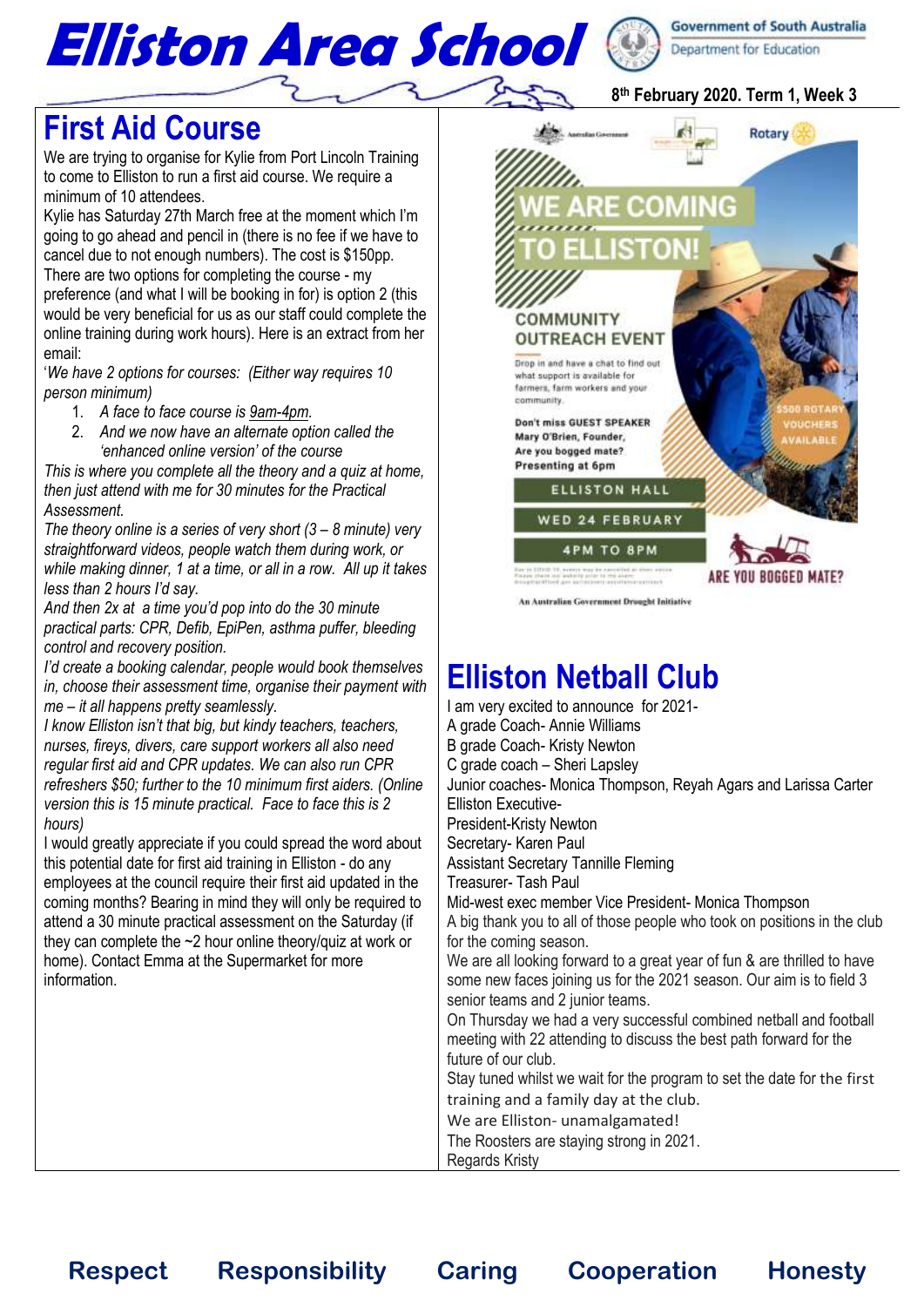

**8 th February 2020. Term 1, Week 3**

**MATERIAL & SERVICE FEES** (School Fees) were send home with your child last week. If you did not receive your envelope, please contact the school. Payment can be made via EFT, Cash, Direct deposit or Cheque. Payments can be made in instalments through the year. Please contact Chad Fleming or Julie Custance to make arrangements. Prompt payments would be much appreciated. Thankyou

Changes to School Card availability



The state government is raising the school card income threshold to help families with the cost of living. This means that families with 1 child and a gross income of \$60,860 in the 2019/2020 financial year will be able to apply for a school card. Application forms for 2021 will be available from schools or online

For more information :- visit School Card 2021 Eligibility for School Card assistance is dependent upon the

combined family gross income for the 2019/2020 financial year being within the following School Card income limits:

| <b>Gross Annual School Card</b> | <b>Gross Weekly School Card</b>     | <b>Gross Weekly School Card</b>   |
|---------------------------------|-------------------------------------|-----------------------------------|
| <b>Income Limit</b>             | <b>Income Limit</b>                 | <b>Income Limit</b>               |
| 1 child                         | \$60,860                            | \$1,171                           |
| 2 children                      | \$61,954                            | \$1,192                           |
| 3 children                      | \$63,041                            | \$1,213                           |
| 4 children                      | \$64,128                            | \$1,234                           |
| 5 children                      | \$65,215                            | \$1,255                           |
| More than five children         | Add \$1087 for each dependent child | Add \$21 for each dependent child |

## **School Card A**

This is the most commonly used school card application. Use this form if you are liable for your child's school fees and you're not:

self-employed

applying for a foster child in your care.

School Card A – apply online

School Card A – printable form

## **School Card B (hardship, change of circumstances or self-employed)**

For use where:

your income for 2019/20 is over the School Card limits but

## **School Card B (hardship, change of circumstances or self-employed)**

For use where:

 your income for 2019/20 is over the School Card limits but you experienced hardship in the 2019/2020 financial year

 you have had a change of financial circumstances during the 2019/2020 financial year up to and including 28 February 2021

you are self-employed.

## School Card B – apply online

School Card B – printable form

## **School Card F (informal and formal care agreement)**

For use where one or more students:

are under an informal care agreement (informal foster arrangement) or

 have come into your care through a court order (formal foster arrangement) as at 28 February 2021 or where the child or children are being cared for by a grandparent(s) or other family members and caregivers as at

28 February 2021.

#### **Government schools**

School Card F (foster care government school) – apply online School Card F (foster care government school) – printable form